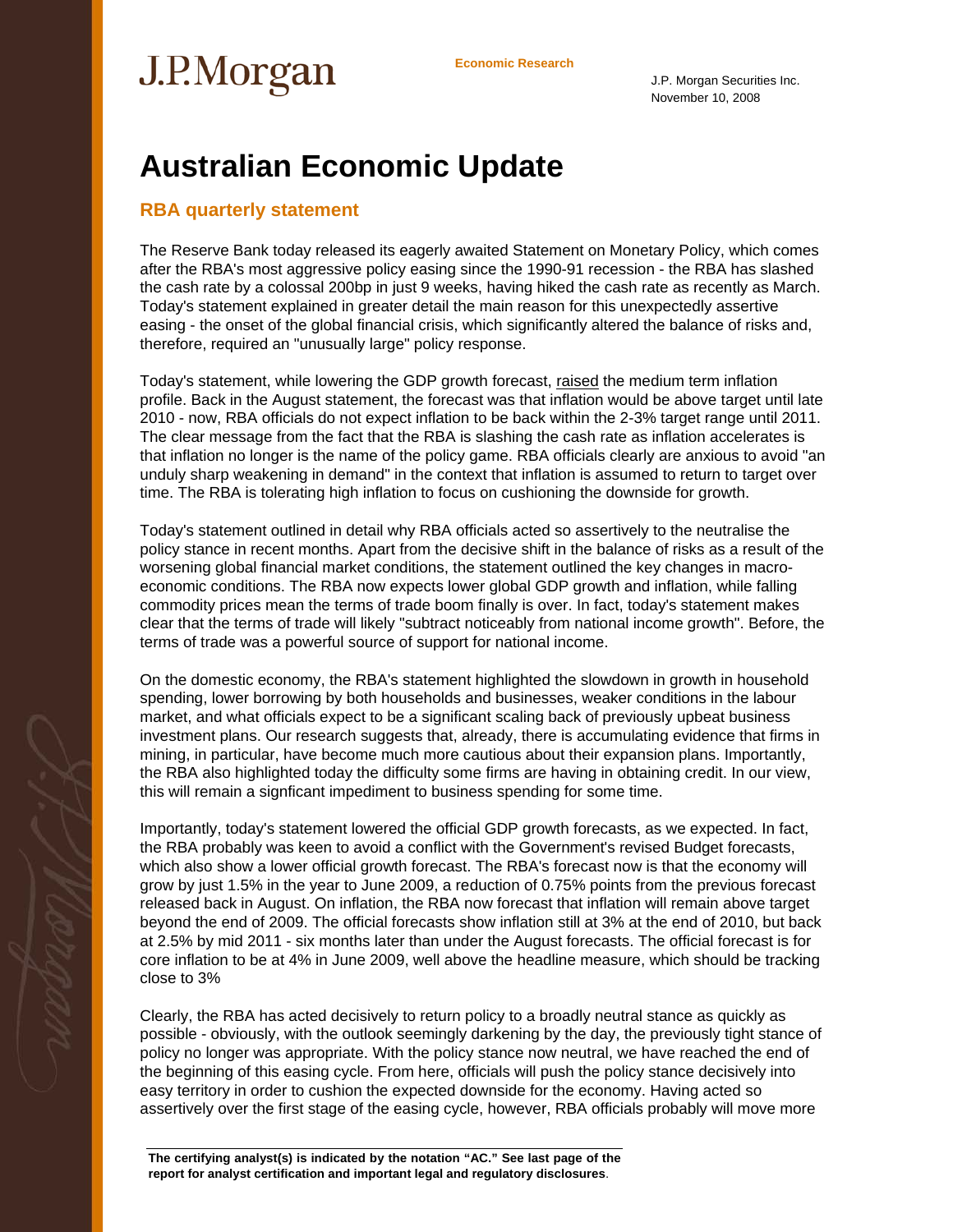November 10, 2008

cautiously than before. We expect a 50bp rate cut in early December, and three 25bp rate cuts through the first half of 2009. Our forecast for the terminal cash rate remains 4%.

Our view is that Australia's economy is headed for a mild recession despite the RBA's bold policy moves. The aggressive rate cuts, coupled with the Government's "deployment" of the Budget surplus, will provide a cushion for the economy, not prevent recession. Indeed, we forecast a small drop in GDP in the current quarter and another in the first quarter of 2009 as Australia's economy gets caught in the downdraft from offshore. History tells us, though, that policy support does work, albeit with a lag. The domestic policy responses already in place, an expected rebound in global growth later in 2009, and the lower AUD explain why we believe this recession will be short and shallow, and much less painful than the extended recession of the early 1990s.